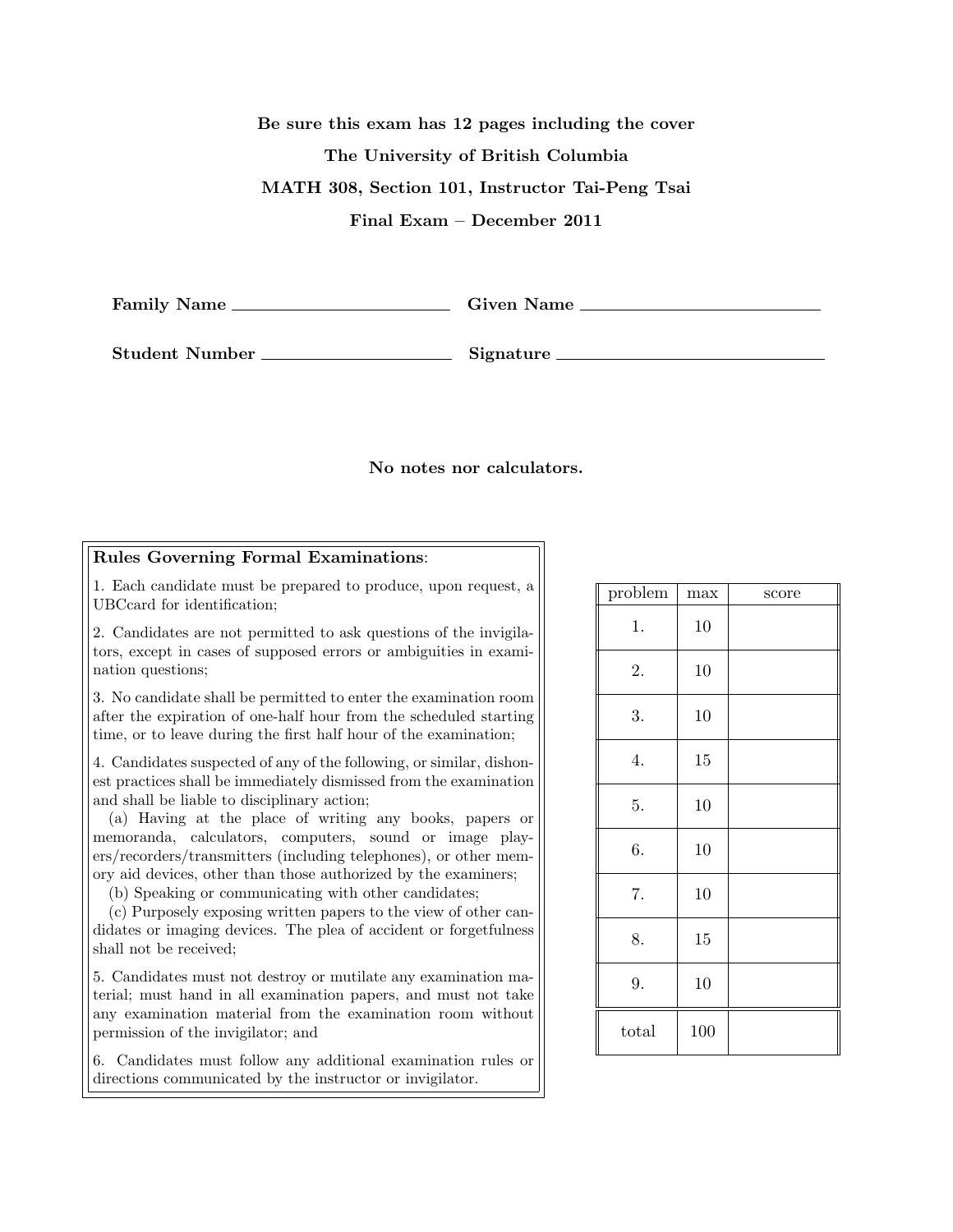1. Suppose a conic has two focus points  $F(4,0)$  and  $F'(-4,0)$ .

(5 pt) (a) Find the equation of the conic if a directrix has the equation  $x = 9$ .

(5 pt) (b) Find the equation of the conic if the conic has eccentricity  $e = 2$ .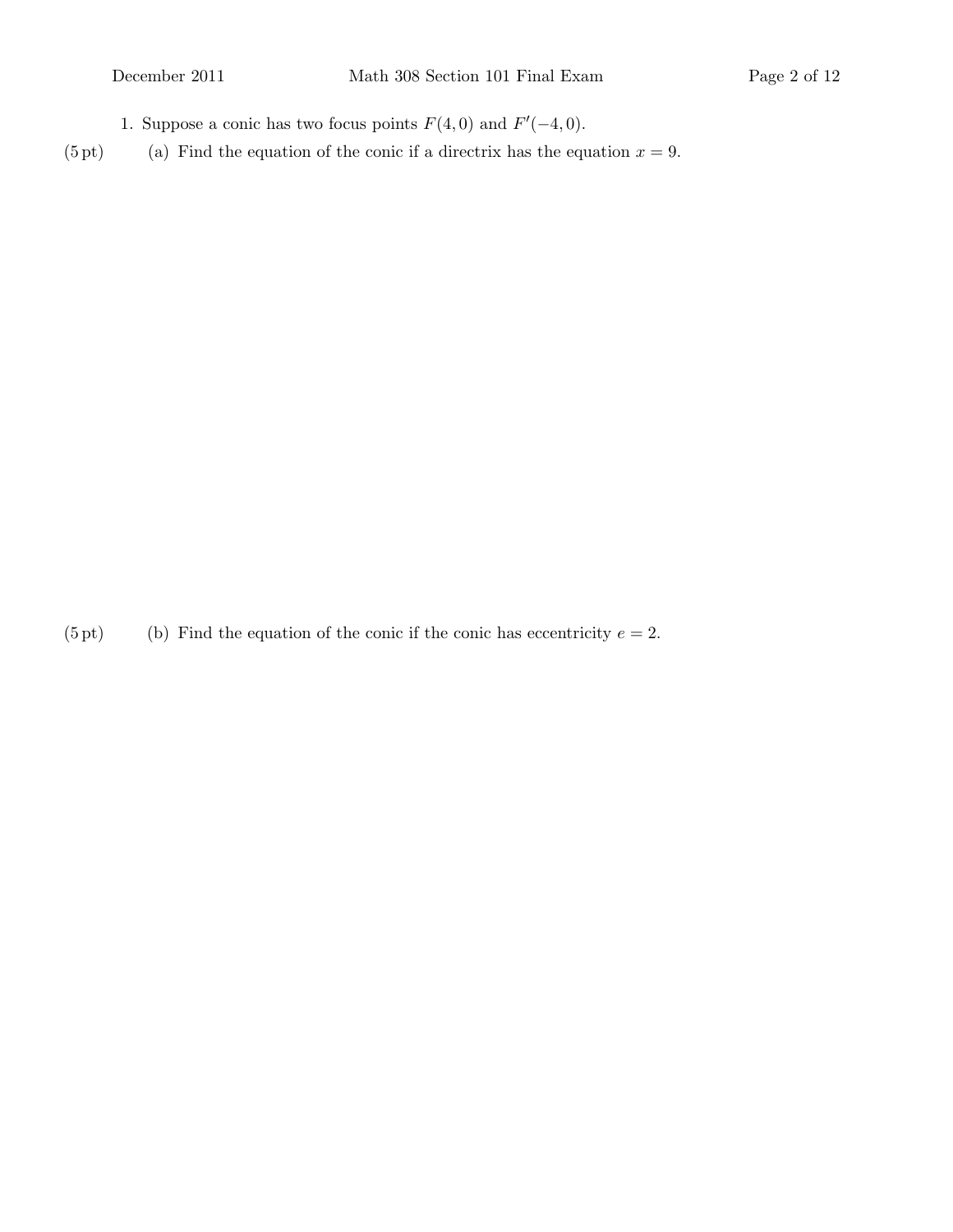(5 pt) 2. (a) Find the equation of the tangent line to the parabola  $x = y^2$  at the point  $(1, -1)$ .

(5 pt) (b) Classify the conic  $x^2 - 6xy + 9y^2 = 1$ .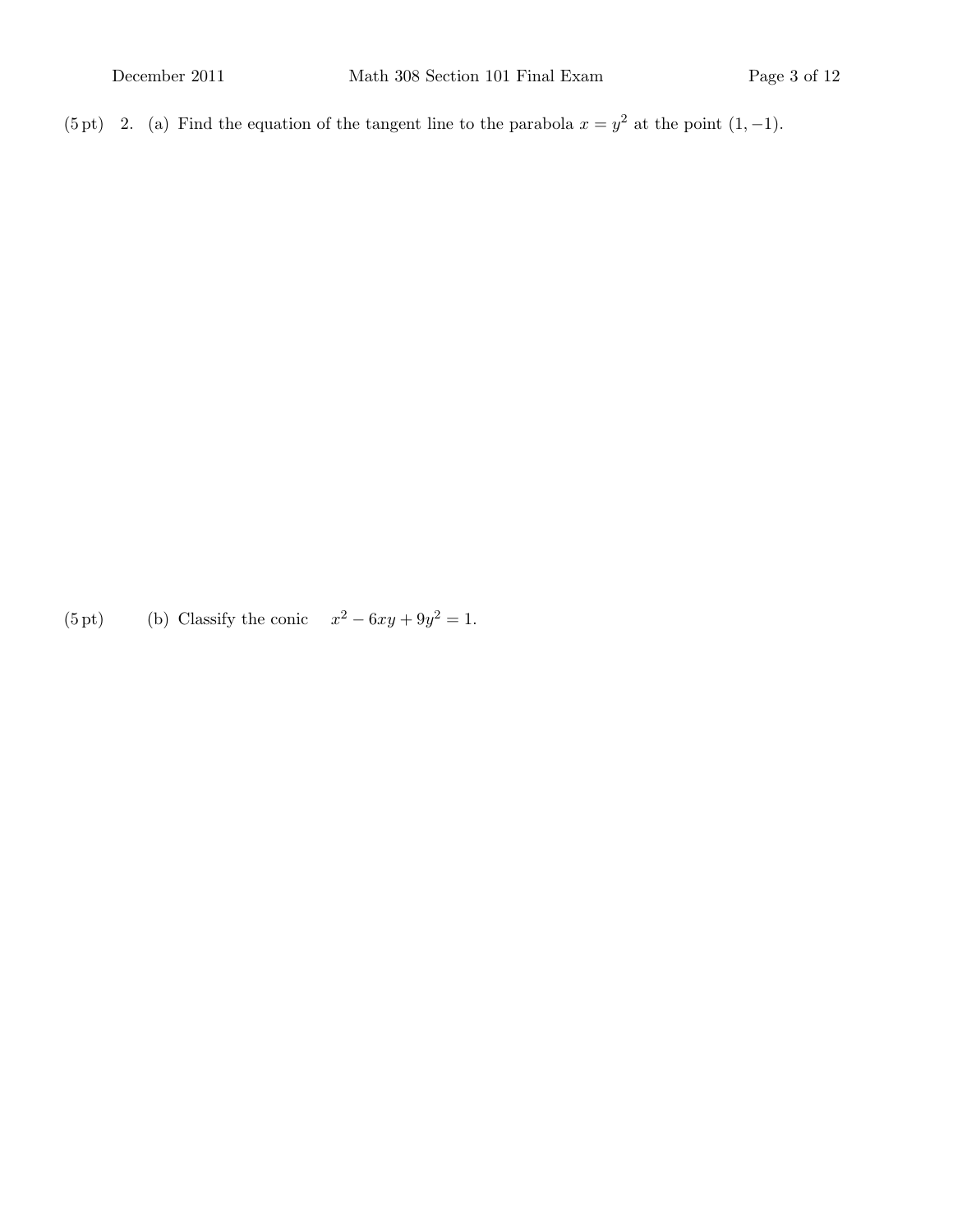- 3. The triangle  $\triangle ABC$  has vertices  $A(-1, 2), B(-3, -1)$  and  $C(3, 1),$  and the points  $P(1, \frac{1}{3})$  $\frac{1}{3}$ ),  $Q(1, \frac{3}{2})$  $(\frac{3}{2})$ , and  $R(-\frac{5}{3})$  $(\frac{5}{3}, 1)$  lie on *BC*, *CA* and *AB*, respectively.
- $(7 \text{ pt})$  (a) Determine the ratios in which  $P$ ,  $Q$  and  $R$  divide the sides of the triangle.

 $(3 \text{ pt})$  (b) Determine whether or not the lines  $AP$ ,  $BQ$  and  $CR$  are concurrent.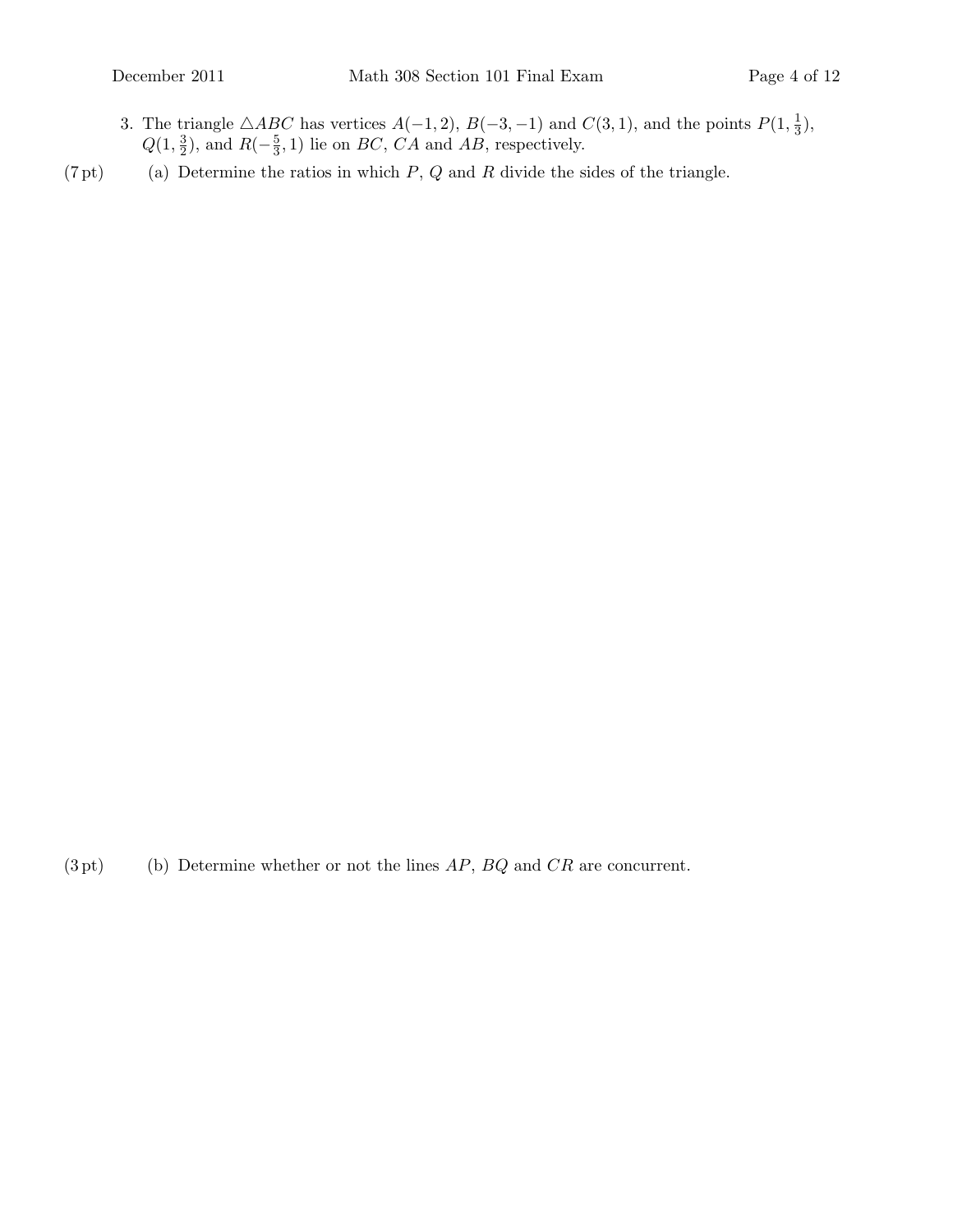$(5 \text{ pt})$  4. (a) Find the Euclidean transformation which is the counterclockwise rotation about the point  $(2, 2)$  by angle  $\frac{\pi}{3}$ .

 $(5 \text{ pt})$  (b) Find the affine transformation which maps the points  $\begin{pmatrix} 1 \\ 1 \end{pmatrix}$ 1  $\Big)$ ,  $\Big( \frac{4}{9}$ 0 ) and  $\begin{pmatrix} 0 \\ 0 \end{pmatrix}$ 2  $\Big)$  to the points  $\begin{pmatrix} 1 \end{pmatrix}$ −1  $\Big)$ ,  $\Big($  5 −4 ) and  $\begin{pmatrix} -2 \\ 1 \end{pmatrix}$ 1 , respectively.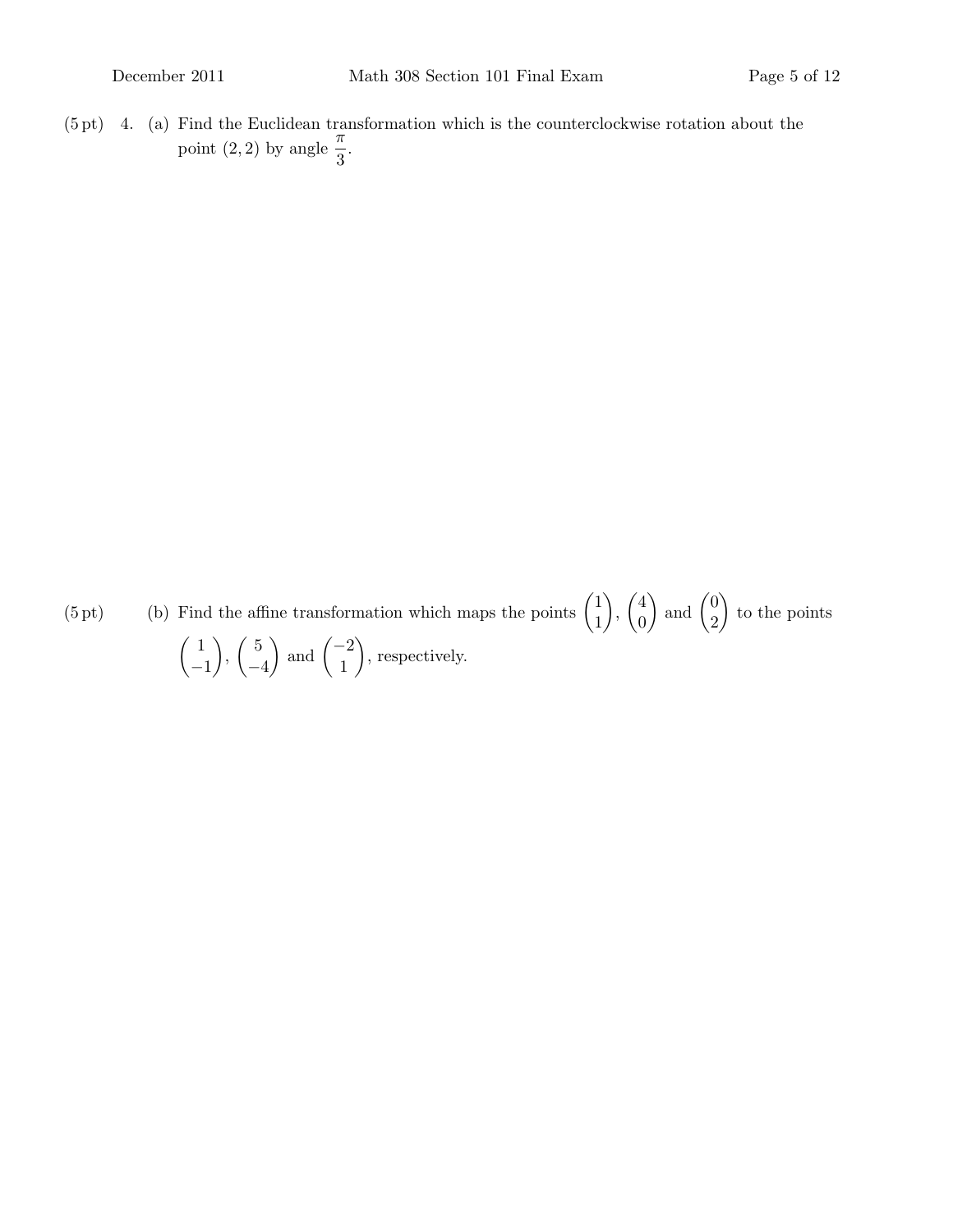(5 pt) (c) Find the Möbius transformation which maps the points  $1, 2, i$  to  $1, 2, 3$ .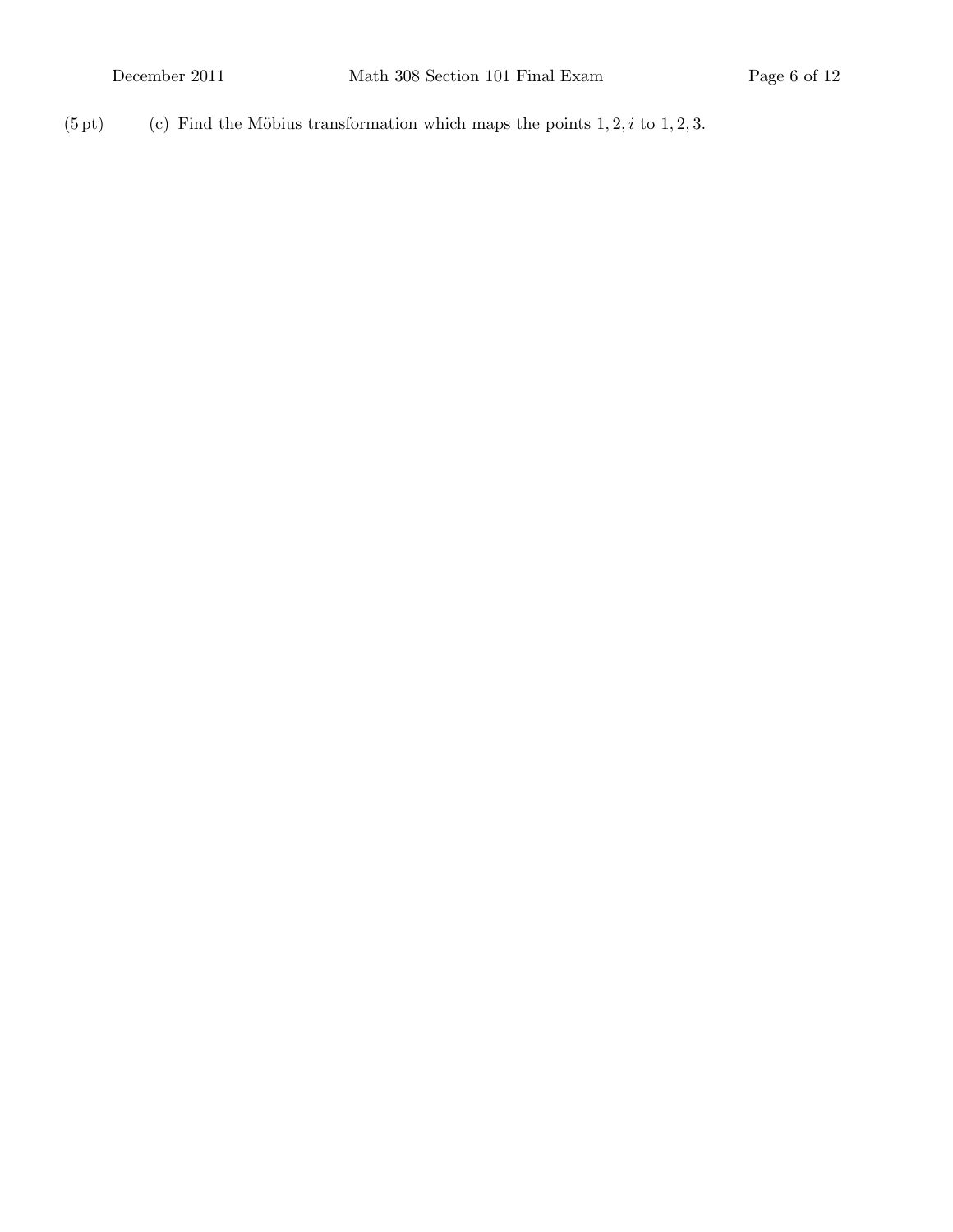(5 pt) 5. (a) Find the image of the line  $3x + y = 4$  under the affine transformation  $t(\mathbf{x}) = A\mathbf{x} + \begin{pmatrix} 1 \\ -1 \end{pmatrix}$ −1  $\setminus$ with  $A = \begin{pmatrix} 4 & 5 \\ 1 & 1 \end{pmatrix}$ .

(5 pt) (b) Find the image of the circle  $|z| = 1$  under the Möbius transformation  $M(z) = \frac{iz+1}{z+i}$ .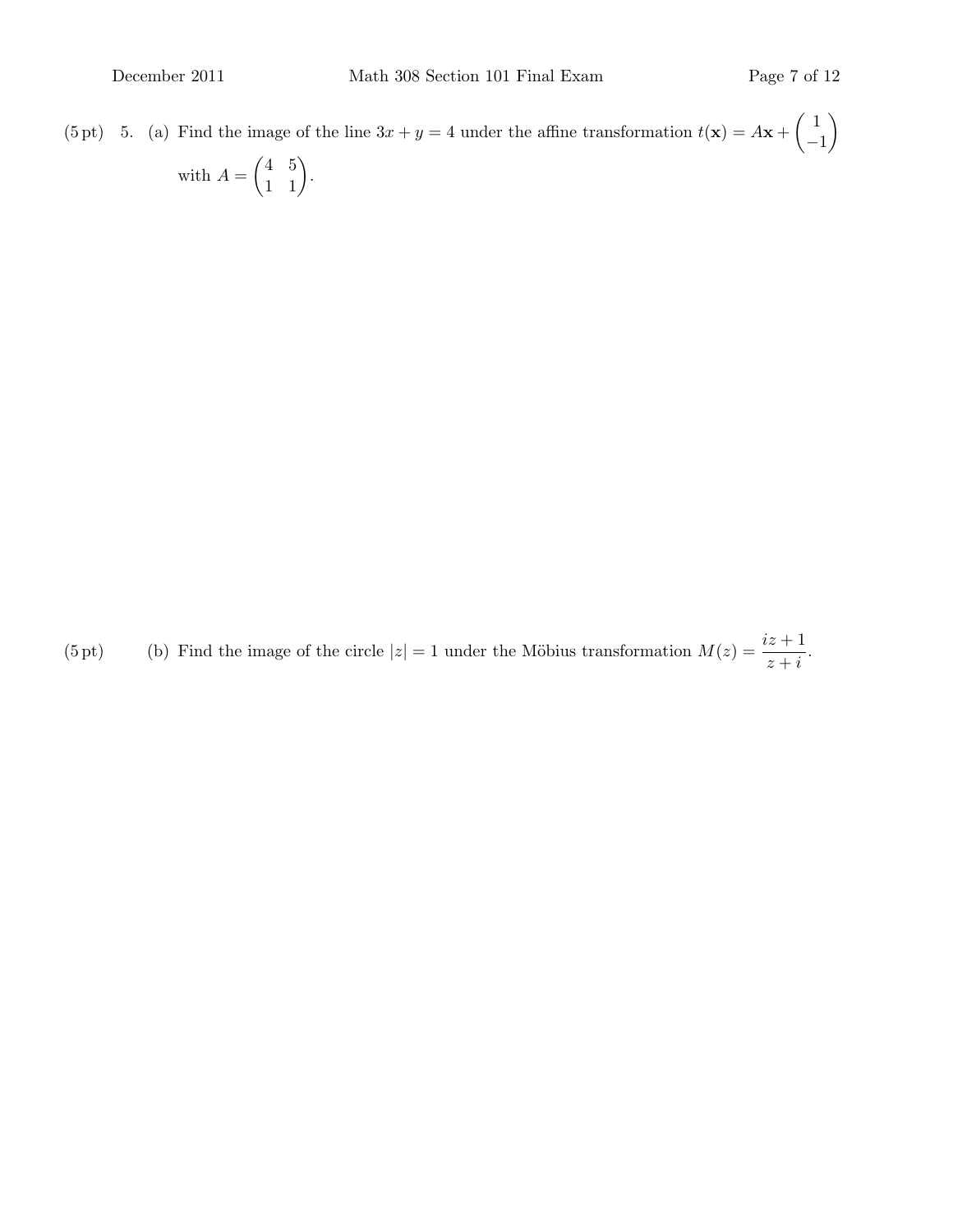(10 pt) 6. Let two circles  $S_1$  and  $S_2$  intersect in A and B, and let the diameters of  $S_1$  and  $S_2$  through  $\beta$ cut  $S_2$  and  $S_1$  in C and D. Let  $S_3$  be the circle containing B, C, and D. Show that line  $\overleftrightarrow{AB}$ passes through the center of circle  $S_3$ .

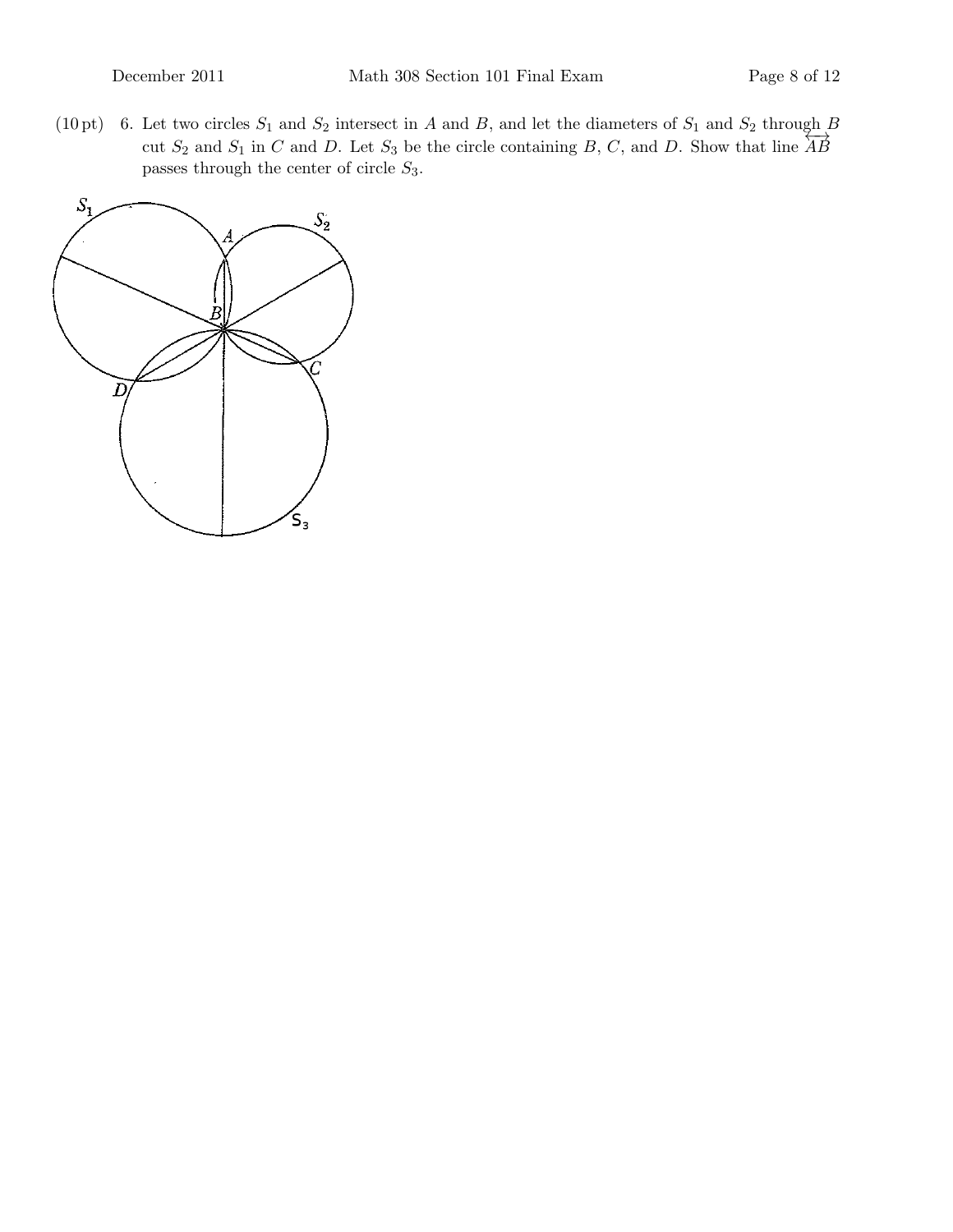(10 pt) 7. The circles  $C_1$  and  $C_2$  in an Apollonian family of circles have the segments  $[-11, -6]$  and  $[0, 16]$ , respectively, of the x-axis as diameters. Determine the point circles of the family.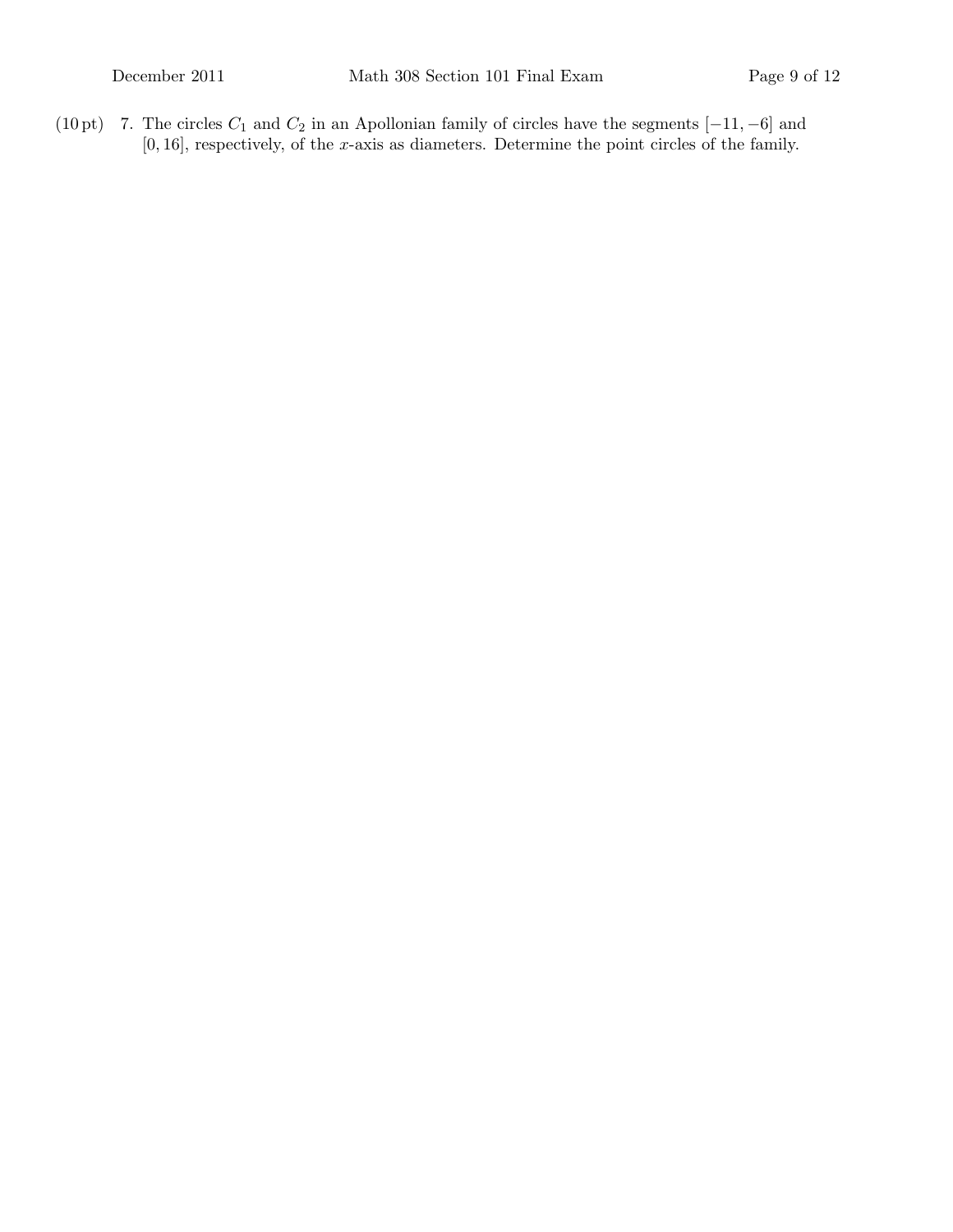(7 pt) 8. (a) Find the d-line that passes through the two d-points  $i/3$  and  $-1/3$ , and sketch it.

(8 pt) (b) Find the Euclidean radius of the non-Euclidean circle  $C = \{z \in \mathcal{D} : d(\frac{i}{2})\}$  $(\frac{i}{3}, z) = \frac{1}{3}.$ Do not evaluate or simplify the solution. Note  $\ln 2 \approx 0.6931$  and  $\ln 3 \approx 1.0986$ .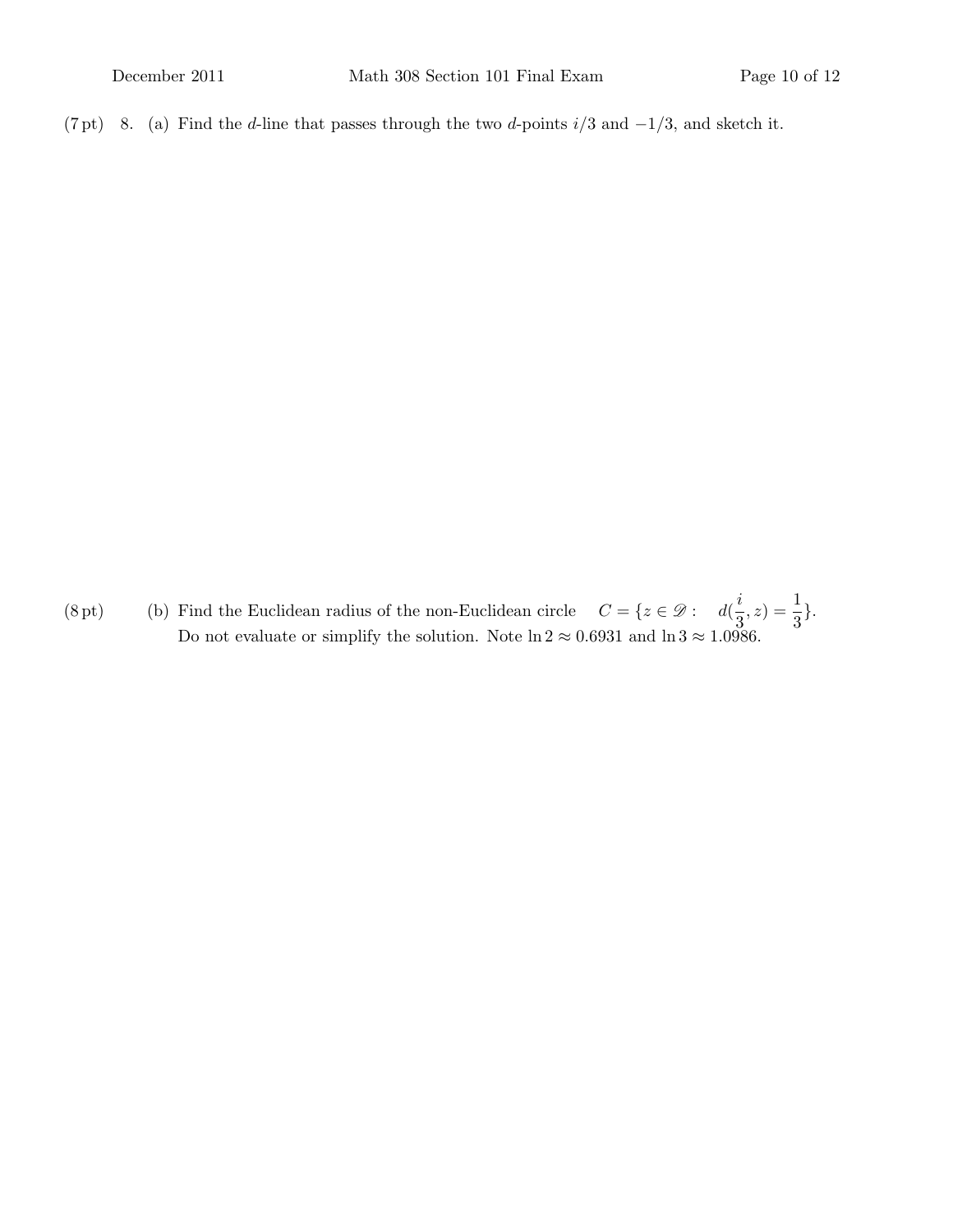- $(10 \text{ pt})$  9. Answer YES or NO to the following questions. Anything else will not earn any partial credits. Answering both YES and NO earns 0.
	- (a) Is it true that an affine transformation preserves ratio of lengths on parallel lines?

(b) Is it true that, for any point P inside triangle  $\triangle ABC$ , there is an affine transformation t such that  $t(P)$  is outside of triangle  $\Delta t(A)t(B)t(C)$ ?

(c) Is it true that an ellipse can be mapped onto a circle by an affine transformation?

(d) Is it true that an ellipse can be mapped onto a circle by an inversive transformation?

 $(e)$  Is it true that an inversion is a Möbius transformation?